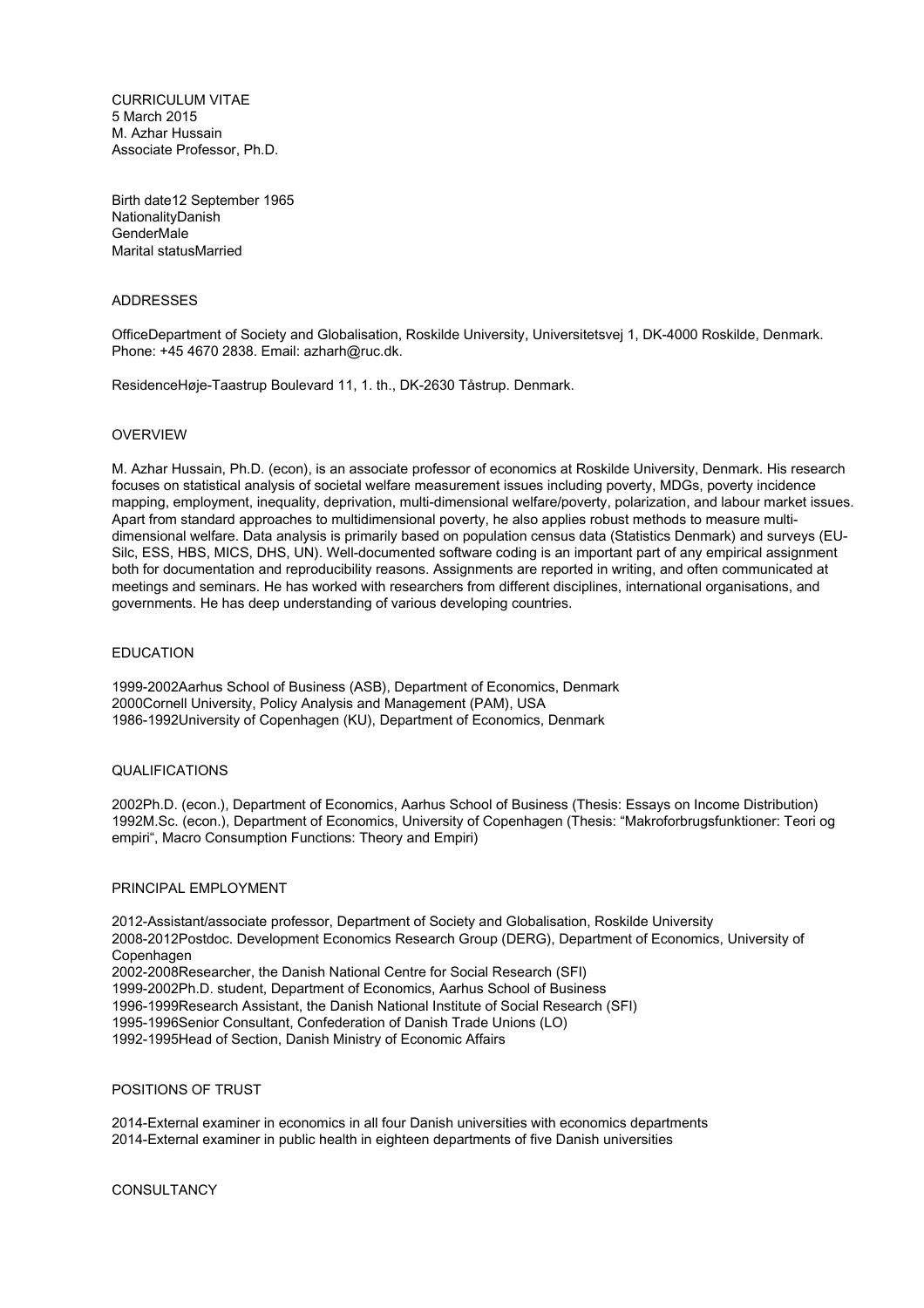2013EUROMOD, ISER, University of Essex, UK. Adjust EU-Silc for Denmark in order to simulate the tax-benefit system in Euromod. UK and home based

2013UNU-WIDER (United Nations University). Teaching poverty analysis with survey data for African countries using Stata. Pretoria, South Africa

2012University of Antwerp, Belgium. CSB Minimum Income Protection Indicators database. Country expert for Denmark. Home based

2012-2013World Bank (STC). Poverty Mapping Validation using Danish administrative data. Home based and Sofia, **Bulgaria** 

2011World Bank (STC). Household enterprises using the Mozambique Rural Investment Climate Survey (RICS). Home based

## TEACHING APPOINTMENTS (PART TIME)

2008External associate professor, Dep. of Economics, Copenhagen Business School 2008Supervisor M.Sc. (econ) thesis

2008Supervisor on economic exercise about "Applied quantitative methods with micro data", Department of Economics, University of Copenhagen

2007-2008External associate professor, quantitative methods, Department of Economics, University of Copenhagen 2006-2008External associate professor, methods, Institute of Political Science, University of Copenhagen 2005Supervisor on economic exercise about "Welfare distribution in the welfare state", Department of Economics, University of Copenhagen

2004-2008Supervisor, BA-thesis, Department of Economics, University of Copenhagen

2002-2007Teaching assistant, statistics, HA and HD study, Copenhagen Business School

2001Taught macroeconomics during Ph.D. study, Aarhus School of Business

1997-1999Teaching assistant, micro economics and trade, Copenhagen Business School

1992-1998Teaching assistant, statistics, Copenhagen Business School

1990-1991Teaching assistant, micro and macroeconomics, and descriptive economics, Department of Economics, University of Copenhagen

# FOREIGN LONG-TERM RESEARCH VISITS

2009-2010Resident advisor to the Ministry of Planning and Development (MPD), Maputo, Mozambique. Primary tasks: Develop official welfare distribution measures (poverty, inequality, and multidimensional poverty). Seven months 2000-2001Cornell University, Policy and Analysis and Management, Ithaca, New York, USA. Primary tasks: Courses and research for Ph.D. thesis. Six months

# CURRENT RESEARCH INTERESTS

Welfare measurement. Quantitative methods. MDGs. Social and economic indicators construction. Distribution of welfare including inequality, poverty, income mobility, polarization, deprivation, multidimensional welfare, population sub-groups, and micro-econometric analysis. Development economics. Welfare mapping - poverty and multidimensional first order dominance (FOD) mapping. Absolute poverty line construction with spatial and temporal consistency. Survey and administrative register analysis, and modelling of taxes and social benefits. Welfare state analyses.

# DATA SET KNOWLEDGE AND USE

Developed countries:

Statistics DenmarkFull population data sets from administrative registers (Denmark). Roughly 100 mio. observations; 19 years with each more than 5 million individuals

EU-SilcEuropean Union surveys on Income and Living Conditions (EU countries)

ESSEuropean Social Survey

SFIDanish National Institute of Social Research: Various surveys (Denmark)

Own surveysCross-section and panel data surveys. Project: The Effects of Being on the Lowest Social Benefits for the Council for the Socially Disadvantaged

ECHPEuropean Community Household Panel (European Union countries)

PSIDPanel Study of Income Dynamics (USA)

GSOEPThe German Socio-Economic Panel (Germany)

LISLuxembourg Income Study (harmonized income datasets for 25 countries)

Developing countries:

MICSUNICEF's Multiple Indicator Cluster Survey. Various countries

DHSDemographic and Health Surveys. Various countries

MozambiqueMany different household surveys and both Censuses, incl. IAF 1996/96, IAF 2002/03 and IOF 2008/09, and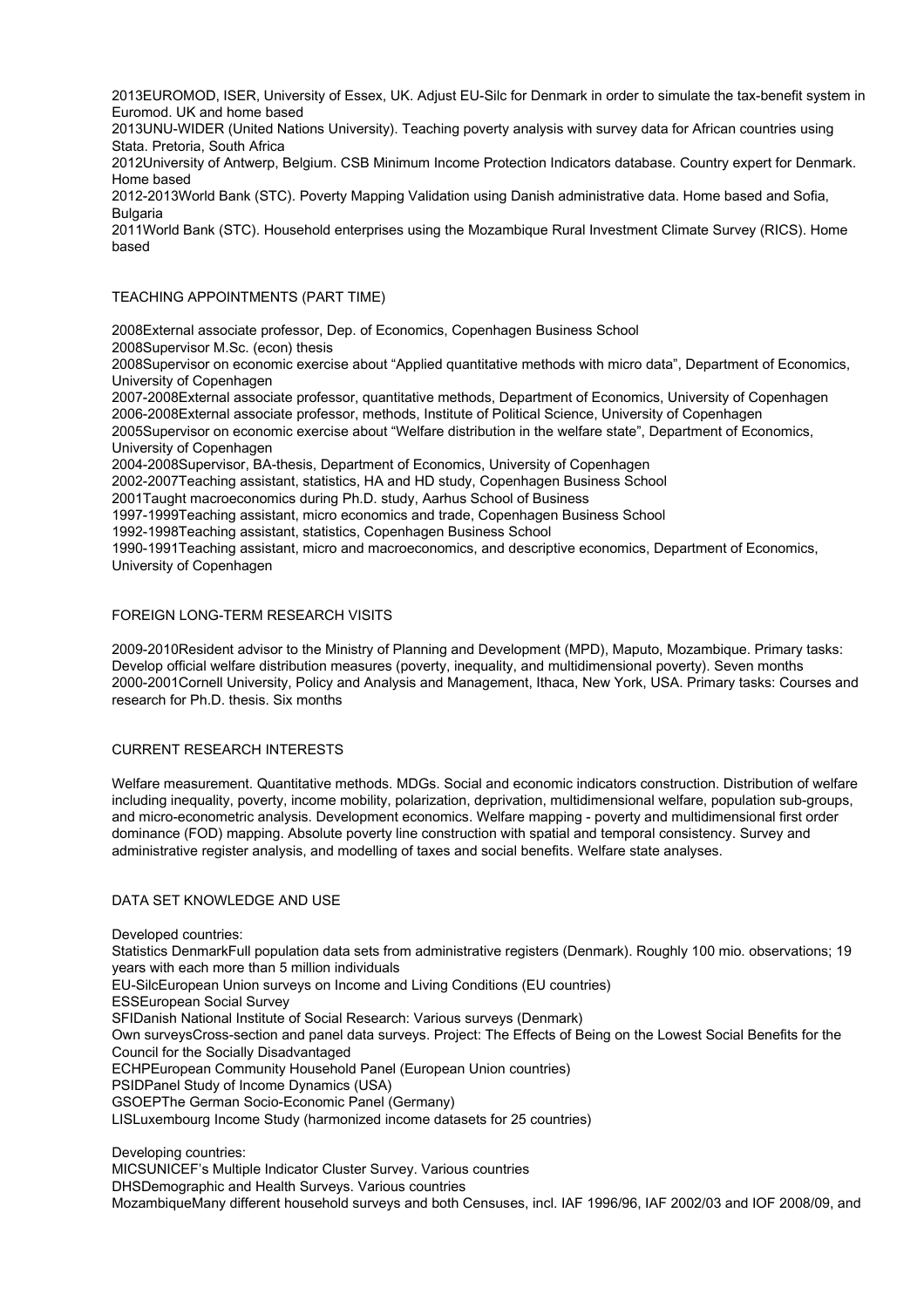census 1997 and 2007. Two censuses: Approximately 8 mio. observations RwandaEICV 2 TanzaniaBHS 2007, BHS 2000/2001 UgandaHBS 2005/06 VietnamVHLSS06, MICS2, MICS3

### COMPUTER SKILLS

Econometric softwareStata, SPSS, SAS, some R and GAUSS, very little GAMS MS officeExcel, Word, Outlook, Power Point OtherWorld Bank's PovMap2 and PovMap20 Build 920. Some arc GIS, ADEPT

## LANGUAGES

SpeakingReadingWriting DanishNativeNativeNative EnglishExcellentExcellentExcellent Swedish/NorwegianSomeGoodPoor French/GermanSomeGoodSome HindiGoodNoneNone PortuguesePoorPoorPoor

## CONFERENCE PRESENTATIONS (LATEST TEN)

Selskab for Surveyforskning (Society for Survey Reserch) 2015 General Meeting. "Måling af livskvalitet og velbefindende i surveyundersøgelser" (Measurement of Quality of Life and Well-being in Surveys). 3 March 2015, University of Copenhagen. Lykkemåling i/med ESS (Happiness Mesurement in/using ESS).

International Studies Association (ISA) Global South Caucus Conference 2015. "Voices from Outside: Re-shaping International Relations Theory and Practice in an Era of Global Transformation". 8-10 January 2015, Singapore Management University, Singapore. Robust Approaches to the Measurement of Multidimensional Poverty: The Case of Countries in Africa, Asia and Latin America.

Seminar on "Increased Inequality – Why?" (Seminar om "Øget Ulighed – hvorfor?"), Copenhagen, 26 September 2014, Denmark. Poverty and other Distribution Measures (Fattigdom og andre fordelingskriterier).

New Trends in Health Equity Research, COHERE Workshop, Odense, 11-12 September 2014, Denmark. Refining Population Health Comparisons: A Multidimensional First Order Dominance Approach.

Public Happiness, HEIRs Conference, Rome, 4-5 June 2013, Italy. Happiness Dynamics with Synthetic Panels: Temporal and Spatial Results using the ESS.

Nordic Conference in Development Economics (NCDE 2012), Gothenburg, 18-19 June 2012, Sweden. Food price shocks effects on child malnutrition: The Mozambican experience during 2008/09.

RC19, International Sociological Association, ISA. 25-27 August 2011, Seoul, South Korea. Multiple deprivation: sensitivity to cutoff points and weighting schemes.

Afsavn (Deprivation). The Council for the Socially Disadvantaged. Annual Meeting. 17 May 2009. Fyn, Denmark.

Fattigdom og social eksklusion blandt børn i Danmark (Poverty and Social Exclusion Among Children in Denmark), 16 January, 2008, various NGOs, Borup's Højskole, Copenhagen.

INCDIS Meeting, 13-14 September 2007, Economic and Social Research Institute, Dublin, Ireland, Immigrants and Income Inequality – A Comparative Study of Denmark and Germany.

## PUBLICATIONS (SINCE 2002)

#### Refereed journals

1."EU Country Rankings' Sensitivity to the Choice of Welfare Indicators". 2014. Accepted for publication in Social Indicators Research. 2014-11-28. dx.doi.org/10.1007/s11205-014-0830-4.

2."The Robustness of High Danish National Happiness: A Temporal Cross-Country Analysis of Population Subgroups".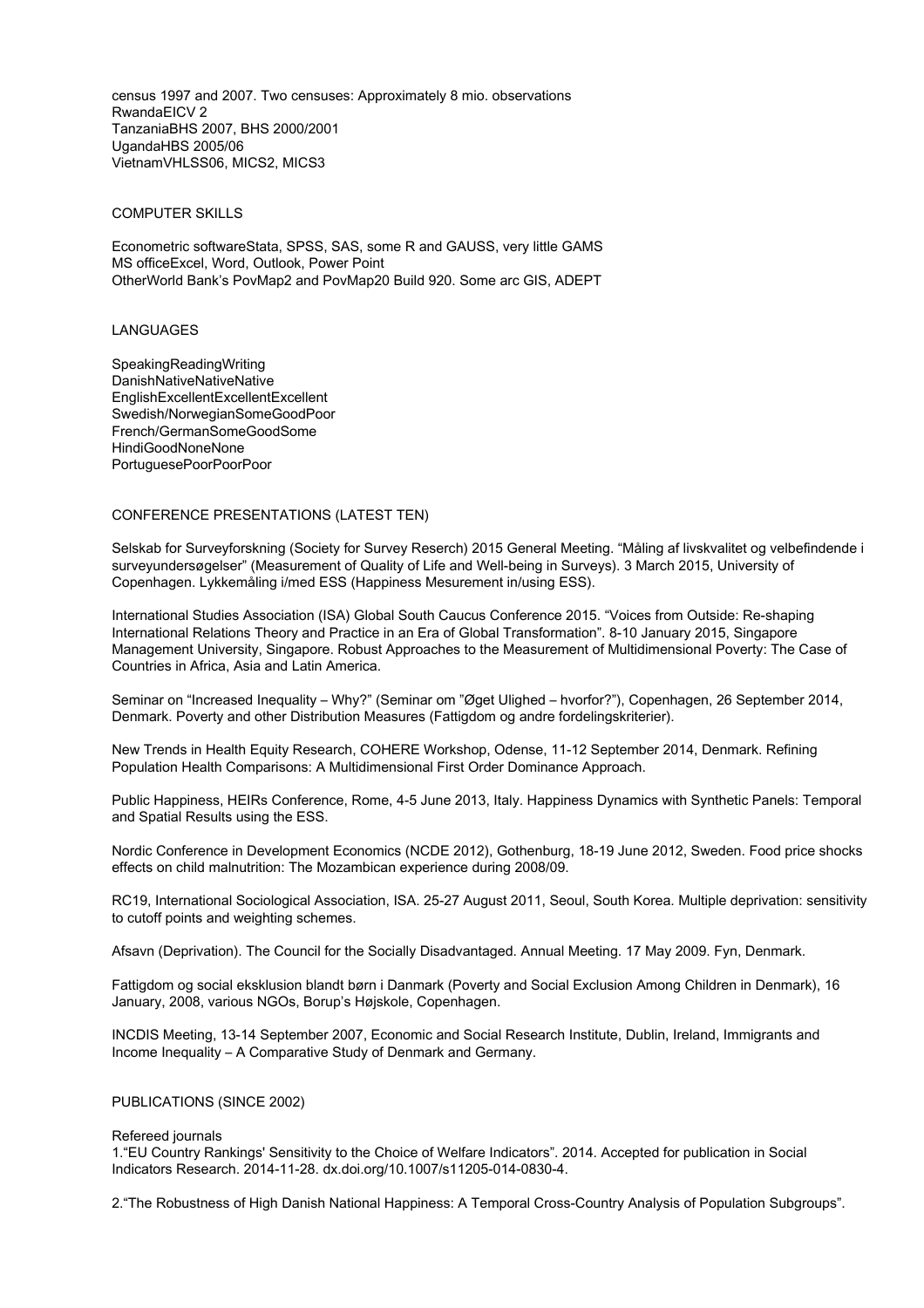2014. Social Indicators Research, 118(2), 759-774.

3."Ordinal Welfare Comparisons with Multiple Discrete Indicators: A First Order Dominance Approach and Application to Child Poverty". 2012. (With C Arndt, R Distante, LP Østerdal, PL Huong, and M Ibraimo). World Development, 40(11), 2290–2301.

4."Explaining Poverty Evolution: The Case of Mozambique". 2012. (With C Arndt, ES Jones, V Nhate, F Tarp, and J Thurlow). American Journal of Agricultural Economics, 94(4), 854-872.

5."Immigration and Income Inequality: A Comparative Study of Denmark and Germany, 1984-2003". 2010. (With MC Deding, V Jakobsen, and S Brodmann). Journal of Income Distribution, 19(1), 48-74.

6."Exploring Paradigms of Crime Reduction: An Empirical Longitudinal Study". 2010. (With K Soothill, MN Christoffersen, and B Francis). British Journal of Criminology, 50(2).

7."How Sensitive is Intergenerational Earnings Mobility to Different Measures". 2009. (With MD Munk and J Bonke). Journal of Income Distribution, 18(3-4).

8."The sensitivity of income polarization: Time, length of accounting periods, equivalence scales, and income definitions". 2009. Journal of Economic Inequality, 7(3), 207-223.

9."Educational Attainment in Denmark: The role of parents' education and childhood living conditions". 2005. (With MC Deding). Journal of Social Science Studies, 125(3), 347-368.

### Refereed Danish journals

10."Afsavn: Opgørelse af faktisk fattigdom" (Deprivation: Measuring Actual Poverty). 2013. (With FK Hansen). Dansk Sociologi, 24(1), 47-69.

11."Grænser for fattigdom" (Poverty Limits). 2010. (With FK Hansen and JE Larsen). Samfundsøkonomen, (5).

12."Afsavn - en direkte metode til måling af fattigdom" (Deprivation – A Direct Way of Measuring Poverty). 2010. (With FK Hansen). Samfundsøkonomen, (5).

Refereed monograph/chapters

13.Fattigdom, afsavn og coping (Poverty, Deprivation, and Coping). January 2015. (With M Müller, JE Larsen, H Hansen, FK Hansen, and M Ejrnæs). Hans Reitzels Forlag Publisher, Copenhagen, Denmark.

14.Måling af velfærd og fordelingsanalyser (Measurement of welfare and distribution analysis). January 2015. In B Greve (Ed.): "Grundbog i socialvidenskab" (Textbook in Social Science). Nyt fra Samfundsvidenskaberne Publisher, Copenhagen, Denmark.

15.Welfare state institutions, unemployment and poverty: comparative analysis of unemployment benefits and labour market participation in 15 European Union countries. 2012. (With O Kangas and J Kvist). In J Kvist, J Fritzell, B Hvinden, and O Kangas (eds.): "Changing Social Inequality". The Policy press.

16.New holes in the safety net? Economic and social consequences of divorce in Denmark. 2009. (With O Kangas). Chapter 4 in H-J Andreβ and D Hummelsheim (eds.) "When Marriage Ends". Edward Elgar, UK, April 2009.

17.The Permanent Effects of Labour Market Entry in Times of High Aggregate Unemployment. 2000. (With P De Vreyer, R Layte, and M Wolbers). In D Gallie and S Paugam (eds.): "Welfare regimes and the experience of unemployment in Europe", chapter 7. ISBN 01 98297 97 1, Oxford and New York, Oxford University Press.

Reviewed and re-submitted to refereed journal 18.Predicting Wellbeing in Europe? The Effect of the Financial Crisis. July 2014.

Other publications

(Working papers, non-refereed books/journals, consultancy reports) 19.Multidimensional Poverty Indices and First Order Dominance Techniques: An Empirical Comparison of Different Approaches. (With I Permanyer). EQUALITAS Working Paper No. 35, equalitas.es/wp.

20.Refining Population Health Comparisons: A Multidimensional First Order Dominance Approach. 2014. (With MM Jørgensen and LP Østerdal). COHERE Working Paper No. 2014:5. Centre of Health Economics Research (COHERE), University of Southern Denmark (SDU).

21.Advancing small area estimation. 2013. (With C Arndt, V Salvucci, F Tarp, and LP Østerdal). UNU-WIDER Working Paper No. 2013/053. UNU-WIDER. United Nations University World Institute for Development Economics Research.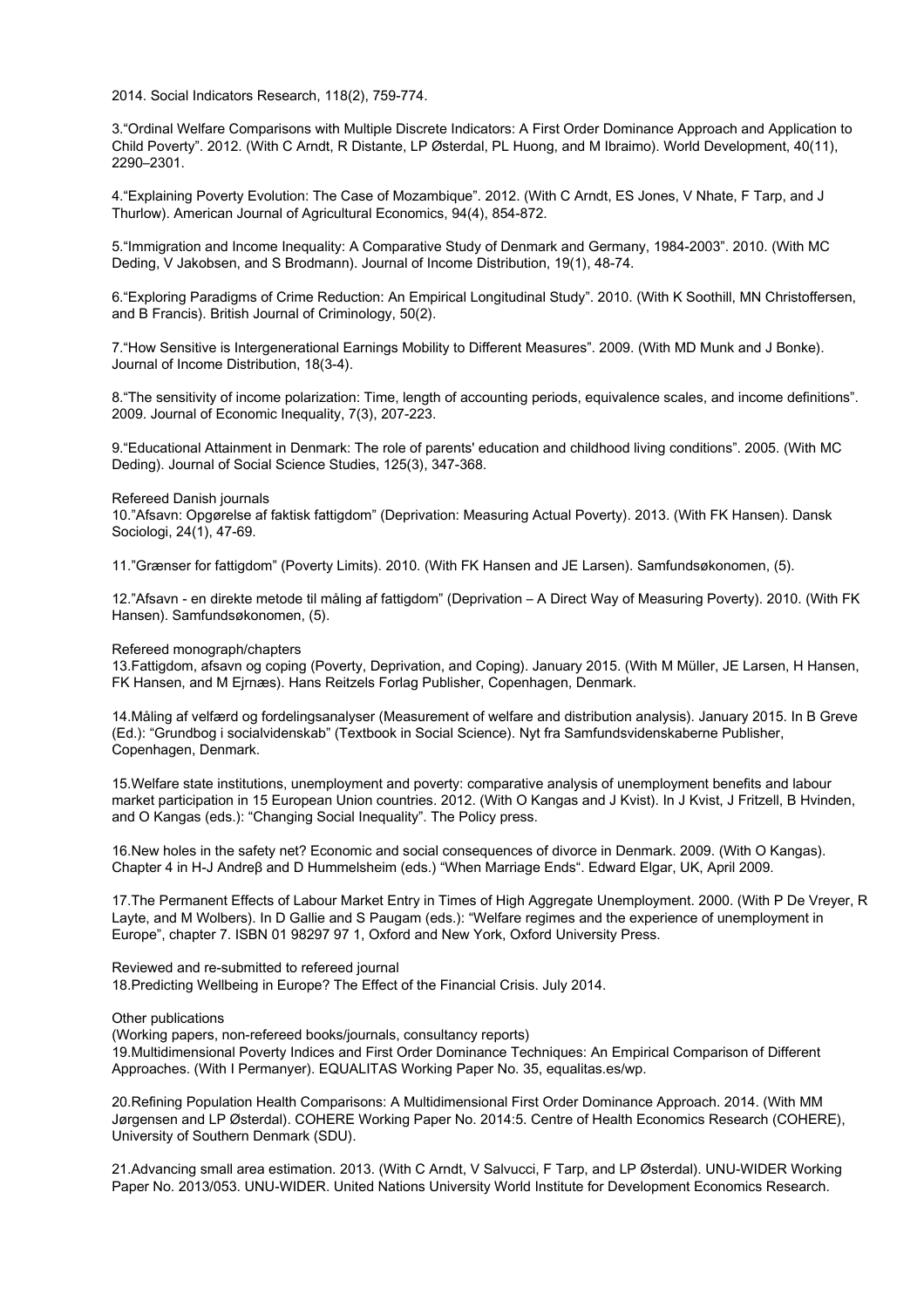22.Small Area Estimates of District Level Welfare: A Multi-Dimensional Approach. 2013. (With C Arndt, V Salvucci, F Tarp, and LP Østerdal). Discussion paper no. 79. National Directorate of Studies, and Policy Analysis Ministry of Planning and Development, Maputo, Mozambique.

23.District Poverty Maps for Mozambique: 1997 and 2007 Based on consumption adjusted for calorie underreporting. 2012. (With F Castigo). DNEAP Discussion Paper N.74E. National Directorate of Studies and Policy Analysis, Ministry of Planning and Development, Maputo, Mozambique.

24.Effects of Food Price Shocks on Child Malnutrition: The Mozambican Experience 2008/09. 2012. (With C Arndt and LP Østerdal).Working Paper no. 2012/89. UNU WIDER. United Nations University World Institute for Development Economics Research.

25.Multiple deprivation: sensitivity to cutoff points and weighting schemes. 2012. Paper presented at the RC19. International Sociological Association, ISA. August 25-27, 2011, Seoul, South Korea.

26.Poverty and well-being in Mozambique: The third national assessment. 2010. In cooperation with the National Directorate of Studies and Policy Analysis, Ministry of Planning and Development, Maputo, Mozambique.

27.Intergenerational income mobility – top incomes and assortative mating in Denmark. 2011. (With J Bonke and MD Munk). Working Paper. Department of Political Science, University of Aalborg. http://www.forskningsdatabasen.dk/Search,\$Direct Link\_9.sdirect;jsessionid=39B95B57806284B4C117D605B0071A85?sp=Saau6bf2c43e-0591-4d89-b907-73b4bfd036b9.

28.På laveste sociale ydelser et år efter - En kvantitativ forløbsanalyse (On the Lowest Social Benefits, One Year After – A Quantitative Process Analysis). 2011. (With M Ejrnæs, FK Hansen, H Hansen, and JE Larsen). http://www.casaanalyse.dk/files/rapporter-social-arbejdsmarked/2011/paadelavesteydelser.pdf.

29.Konsekvenser af de laveste sociale ydelser - Forsørgelsesgrundlag og afsavn (Consequences of the Lowest Social Benefits – Consumption Provision and Deprivation). August 2009. (With FK Hansen). http://www.casaanalyse.dk/files/pdf/Konsekvenser\_af\_de\_laveste\_sociale\_ydelser-forsoergelsesgrundlag\_og\_afsavn.pdf.

30.Personer og familier med de laveste ydelser som forsørgelsesgrundlag - en registerundersøgelse (Individuals and Families with the Lowest Benefits – A Register Based Analysis). March 2009. (With FK Hansen and H Hansen). http://www.casa-analyse.dk/files/pdf/Personer\_og\_familier\_med\_de\_laveste\_ ydelser.pdf.

31.Geographical Income Polarization - House prices and labour market linkages. 2008. (With AB Jonassen). SFI – The Danish National Centre for Social Research. Working Paper 06:2008. http://www.sfi.dk/graphics/SFI/Pdf/Arbejdspapirer/ Arbejdspapirer/Geographical%20Income%20Polarization.pdf.

32.Teenage pregnancies: Consequences of poverty, ethnic background, and social conditions - A longitudinal study of motherhood and induced abortion among 14 to 19 year old women born in 1981. 2008. (With MN Christoffersen). SFI – The Danish National Centre for Social Research. Working Paper 04:2008. http://www. sfi.dk/graphics/SFI/Pdf/Working\_papers/04%202008.pdf.

33.De nye kommuners rammevilkår for beskæftigelsesindsatsen (The New Municipalities' Employment Policy Conditions). 2006. (With E Heinesen and J Clausen). SFI – The Danish National Centre for Social Research. Report no 06:15.

34.Do Wage Subsidies Reduce Ordinary Employment? A firm level panel data analysis. 2007. (With M Rasmussen). SFI – The Danish National Centre for Social Research. Working Paper 05:2007.

35.Arbejdsskader og modtagelse af velfærdsydelser (Work Injuries and Welfare Benefit Claims). 2004. (With HB Bach). ISBN 87-7487-759-3. Danish National Institute of Social Research, report no 04:15.

36.Børnefattigdom i Danmark 2002. Tema: Fattigdommens dynamik (Child Poverty in Denmark 2002. Theme: The Dynamics of Poverty). 2004. Danish National Institute of Social Research and Save the Children, Denmark. ISBN 87 85014 17 6. Pdf version downloadable from http://www.redbarnet.dk/Files/Filer/Rapporter/ Boernefattigdom /Indhold\_Fattigdom.pdf.

37.De velfærds- og arbejdsmarkedsmæssige konsekvenser af arbejdsskader (Welfare and Labour Market Consequences of Work Injuries). 2004. (With HB Bach). SFI - Danish National Institute of Social Research, Department for Employment and Occupation, working paper 5:2004. Pdf version downloadable from http://www.sfi.dk/graphics/SFI/Pdf/Arbejdspapirer/Arbejdspapirer/ap200405.pdf

38.Børnefattigdom i danske kommuner 1984-2001 (Child Poverty in Danish Municipalities 1984-2001). 2003. SFI - Danish National Institute of Social Research and Save the Children, Denmark. ISBN 87 85014 09 5. Pdf version downloadable from http://www.redbarnet.dk/Default.asp?ID=1033.